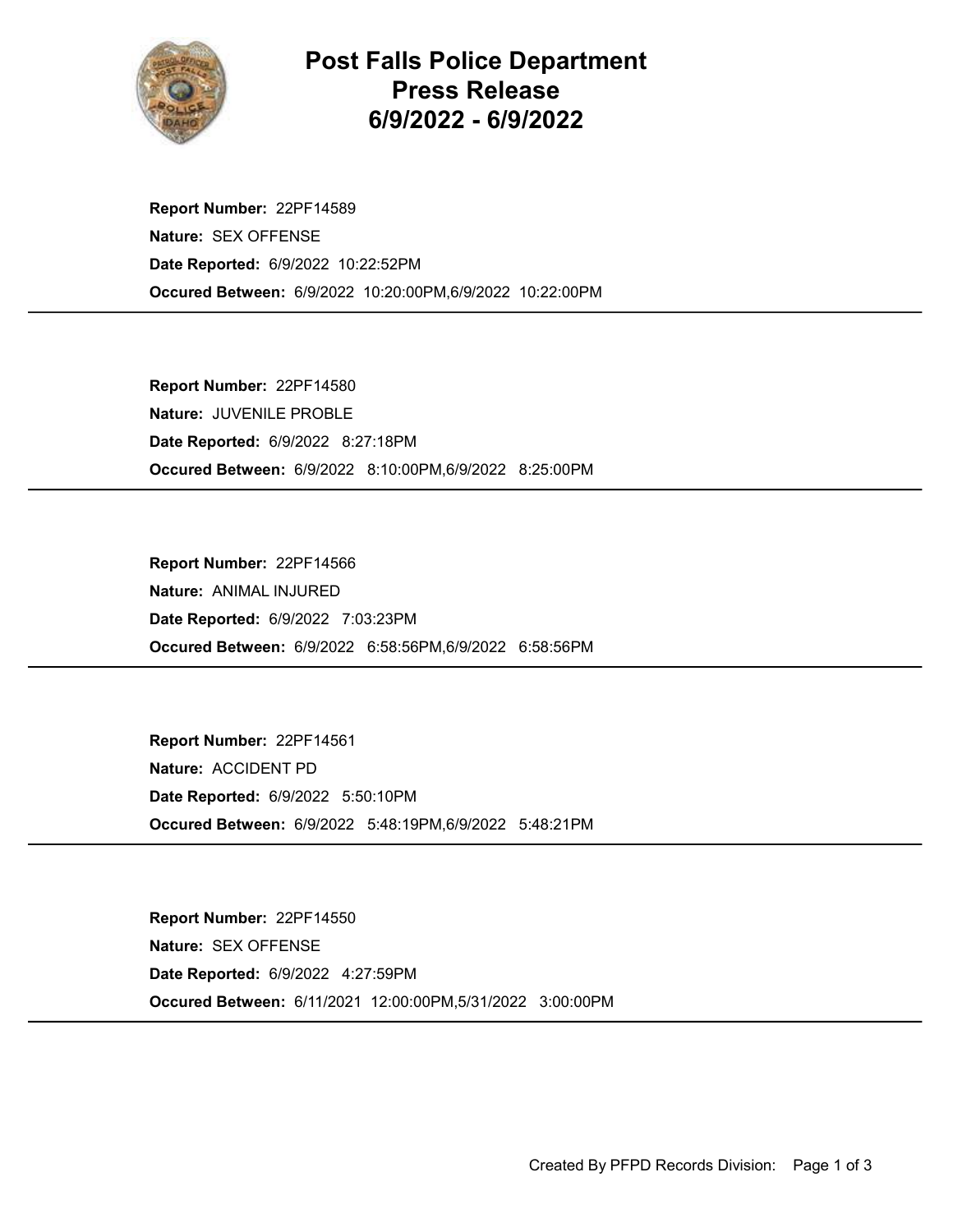Occured Between: 6/9/2022 4:19:12PM,6/9/2022 4:19:13PM Report Number: 22PF14545 Nature: BATTERY Date Reported: 6/9/2022 4:24:23PM

Occured Between: 6/9/2022 4:21:32PM,6/9/2022 4:21:32PM Report Number: 22PF14546 Nature: ANIMAL BITE Date Reported: 6/9/2022 4:22:10PM

Occured Between: 6/9/2022 4:19:40PM,6/9/2022 4:19:40PM Report Number: 22PF14547 Nature: ANIMAL BITE Date Reported: 6/9/2022 4:21:08PM

Occured Between: 6/9/2022 4:05:53PM,6/9/2022 4:05:53PM Report Number: 22PF14542 Nature: FRAUD Date Reported: 6/9/2022 4:08:07PM

Occured Between: 6/8/2022 1:00:00PM,6/9/2022 2:25:30PM Report Number: 22PF14524 Nature: THEFT Date Reported: 6/9/2022 2:28:32PM

Occured Between: 6/9/2022 12:20:06PM,6/9/2022 12:20:06PM Report Number: 22PF14507 Nature: INFORMATION Date Reported: 6/9/2022 12:25:04PM